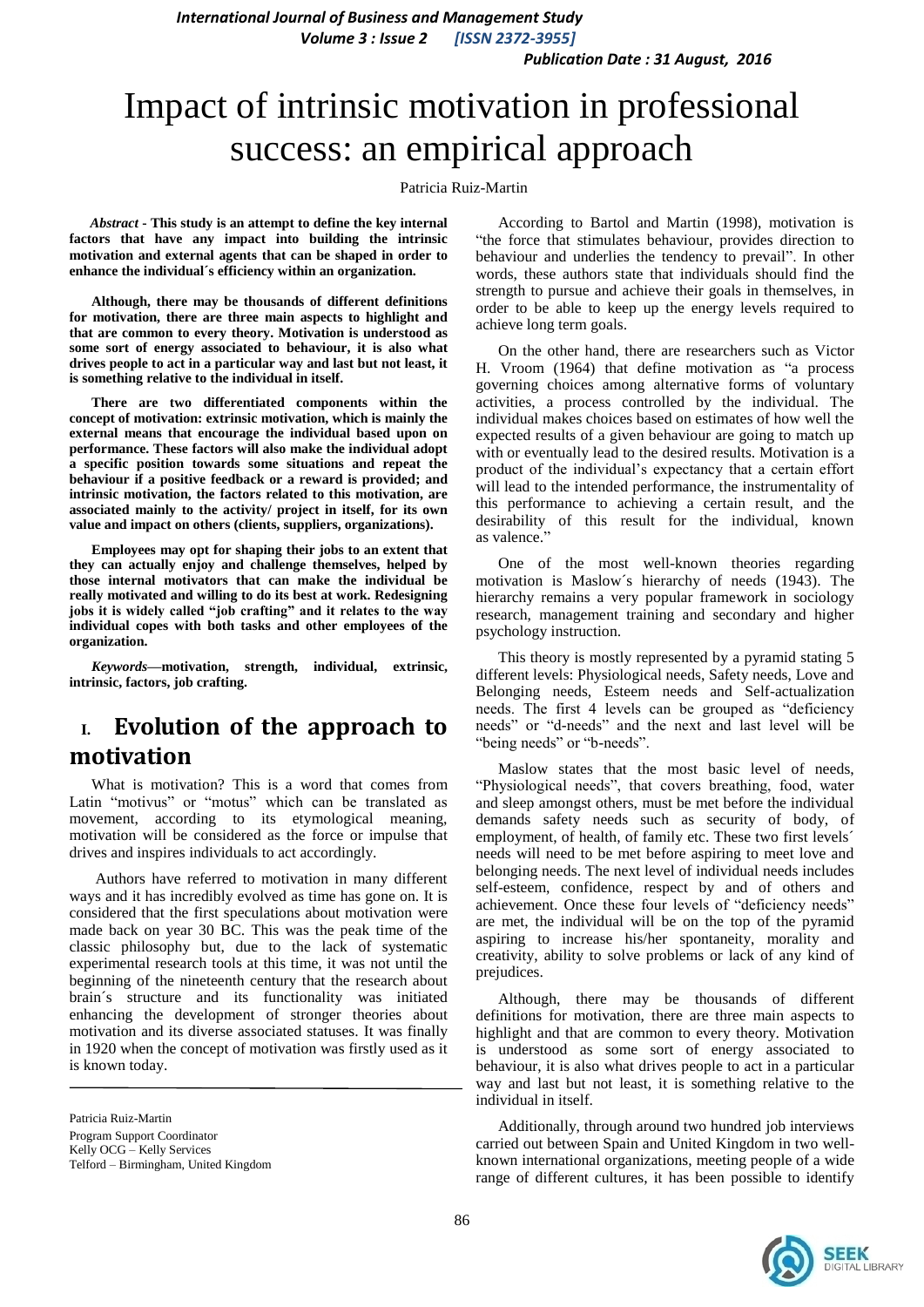#### *Publication Date : 31 August, 2016*

what are the several motivations that individuals may have. These will depend mainly on age range, the stage of their professional career and even the situation of the marketplace (economic situation of the country/area).

For example, the youngest candidates on the job interviews, who have just finished college, they aim for a job that could bring them some sort of economic independence in order to be able to start enjoying their adult life, not really concerned about the sort of job. Their priority is having a paid job (safety needs) to start their professional development and also, in some cases, to be able to help at home due to the poor economic situation (physiological needs). In this group, it can also be included all those individuals who, due to the economic crisis have lost their jobs and have no income to pay their bills. All they initially aim for was a job that enabled them to make the ends meet.

The next group of candidates will be those who have gone to university and are looking for a job that is related to what they have studied. The salary may not be an issue at all, as they have the physiological needs mainly covered, their families have paid for their future and their concern is to make the most out of their studies. They obviously want to get paid, but for them, their goal, is starting their career in something really appealing to them, related to their studies. They want a career progression; they want to feel that they can aim for being fully satisfied with their jobs and also with themselves.

There is a third group of individuals, more senior candidates actively looking for a job, irrespective of the reasons, and they focus to get a job paid more or less as much as they get or used to get on their previous-current job, they need to develop their already acquired skills and continue growing as individuals as most of them are now looking to meet their esteem needs.

And the last group will include all those passive candidates that are not really looking for a job as they already have one. They will only be motivated to leave their current position not only if the job offered is for a higher position with possibilities of being promoted based on performance but also if apart from the career progression plan, they get a pay rise.

This does not mean that only individuals in the last mentioned group will be able to reach the top level of Maslow pyramid of needs, but they may be a step closer than the other groups as thanks to their professional development, they are now on a comfort zone where most of their "deficiency needs" are already met.

# **II. Extrinsic motivation versus intrinsic motivation (workplace environment)**

There are two differentiated components within the concept of motivation:

- A- Extrinsic motivation and
- B- Intrinsic motivation.

### *A. Extrinsic Motivation*

Extrinsic motivation was defined by Brown in 2007 as "the tendency to perform activities for known external

rewards, whether they be tangible (e.g., money) or psychological (e.g., praise) in nature." Although there are several definitions for this concept, it is mainly the external means that encourage the individual based upon on performance. These factors will also make the individual adopt a specific position towards some situations and repeat the behaviour if a positive feedback or a reward is provided.

The stimulus that may result in increasing motivation for an individual, may not be the same to the rest, that is why every organization (by means of its line managers) should aim to define in order to be able to create a win-win situation for every individual, as a motivated professional will work more efficiently and that will have a positive impact on organization´s performance.

The most influential external means - rewards based on years of empirical study and experience can be synthetized in:

- Employment security: the first motivational factor that individuals need is having employment security, especially considering<br>the critical economic moment where the critical economic moment where redundancy processes are becoming more frequent. Not going to work being afraid of losing the job, will make the individual be less concerned about the situation, which will be translated in not spending time in thinking about being made redundant (this is a time thief which will decrease worker´s concentration).
- Economic Rewards: almost everyone within an organization will claim that "I am not paid enough for the work I do and the hours I work or the stress I have". This is why a pay rise of a bonus payment will potentially lead to increase worker´s motivation at work.
- Feedback Public Recognition: this is an intangible reward that will help to increase individual´s self-confidence and self-esteem, which is likely to increase the motivation to work harder and increase also its efficiency.
- Empowerment: although, this may not be as popular as the quoted previously but, it has been demonstrated that, once individuals feel that they are valued and they are given more responsibilities, they will feel that "sort of pressure" that will keep them working harder every day to meet expectations and, if possible, to exceed them too. Consequently, the individual will feel that he/she is vital for the company´s success and will feel the commitment to strive for perfection to avoid letting those who believed in him/her down.
- Effective internal (verbal and non-verbal) communication: humans are naturally willing to know what is going around in the world and more specifically, in their environment. This is the reason why, every change within the organization, workers would like to know. Communication needs to be clear to allow individuals understand it and needs to be made public in a way that everyone is informed.

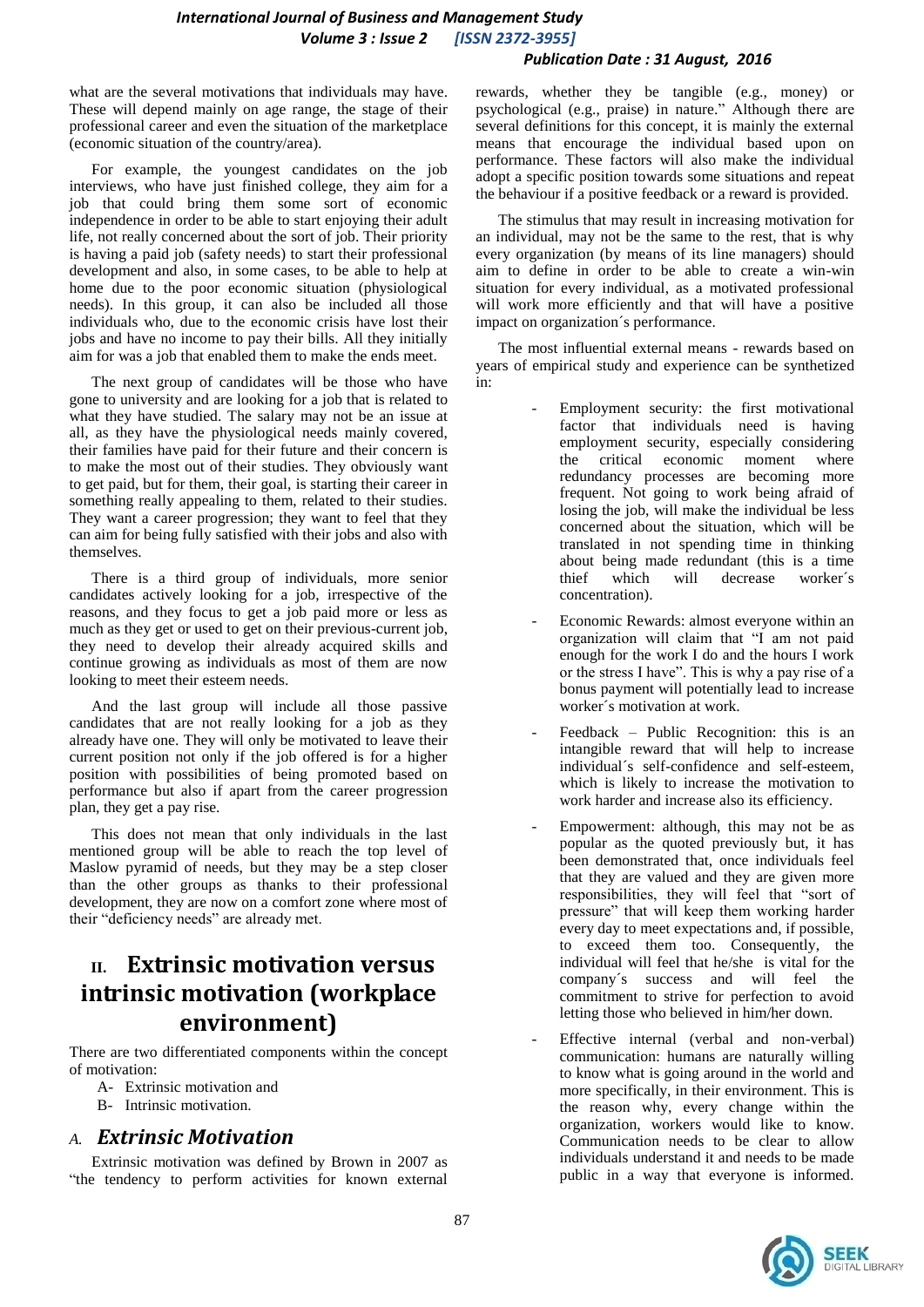#### *Publication Date : 31 August, 2016*

Being transparent in this aspect will prevent gossip and employees will feel that they actually belong to the organization, as they are made aware of every organizational change taking place. Also, it is important to bear in mind that communication is not only about what it is said with words, but also about body language including gestures and even eyes´ expression.

- Professional Training: some other individuals also find being trained in the organization as motivational due to the opportunity of acquiring new skills and developing current capacities. Additionally, being trained on different areas, will allow individuals to work on a wider range on activities, increasing their employability.
- Flexible working hours: this is a key factor in order to enable individuals to have a balance between professional and personal life. The opportunity of adapting the working hours in order to be able to liaise with personal needs as far as professional goals and deadlines are met, will be highly motivational for employees.
- Working Environment: in this concept, there are several intangible aspects involved such as fairness, equity, honesty, respect and kindness in the way the organization (including its managers, directors and CEO) liaises with the<br>workers. There are situations where workers. There are situations where individual´s working environment, and therefore, his/her comfort zone, are somehow threatened, which will make the worker set up a barrier to feel more protected towards changes, stopping him/her from being more creative, taking active part in the organization and resulting in rejecting new situations. If these changes are not introduced in a smooth and steady way, the working environment will not be the ideal one for the employees to accept them and they will end up rejecting them, weakening their relationships with their organization.

These listed extrinsic motivational factors, have one main drawback, as they do not depend on individuals in themselves, the effect of these is likely to last for a short period of time. For example, if the employee aims to get a pay rise due to an outstanding performance, if he/she gets a pay rise, after a period of time, this will likely not be enough so this will be again a new need to be met.

On the other hand, if what keeps the worker motivated is being provided feedback, hypothetically, if this person is used to get constant compliments on job performance and it happens that the worker expects being praised for the work done on a particular project and does not receive a single comment on it or, alternatively, if the worker has a very poor performance and feedback is provided on this, both facts will lead the individual to a situation of not being happy enough with the work done and the outcome and therefore, he/she will not be highly motivated to keep working hard.

To sum up, external motivational factors can be dangerous as, despite providing temporary satisfaction and incredibly increase motivation, this will not last and, what is even worse, the intrinsic motivational factors (to be studied following this point) will not be important enough as the individual will highly likely be dependent on the external ones.

### *B. Intrinsic Motivation*

Considering current´s work situation and the fast-pacedenvironment where every other day new technologies are released, new implementations and changes take place within programs and organizations, keeping the individuals motivated for the long-term based on external issues, seems an unachievable challenge and this is why intrinsic rewards are so important. What are intrinsic rewards? They are associated mainly to the activity/ project in itself, for its own value and impact on others (clients, suppliers, organizations…).

As with extrinsic motivational factors, there are many intrinsic ones, which will not have the same impact on every individual but will somehow be connected to each other.

In order to exemplify what intrinsic motivators are, the below list includes the most common ones according to previous researches as well as the ones observed in workplace and also through diverse recruitment processes, where identifying candidates´ motivations to work was key in order to determine their suitability for the job.:

- Career Progression: some individuals may find motivation in career progression. May be they do not have they dreamt job at the moment but, they know that with hard work and positive attitude, they will manage to get as higher in their professional career as they aim to. So, they will work motivated towards a long-term goal which will be becoming reputable professionals in their fields. In order to find the motivation in career progression, it is important to have a set goal in this sense in order to go step by step until getting to the final stage, where they become the professionals they want to be and they have qualified for through years of high performance, which will also make them more demanded professionals in the marketplace.
- Personal Ambition: Some employees will find a challenge and even stress or pressure the perfect condition to be able to prove to themselves their value and skills. By challenging themselves and managing to succeed, workers´ self-esteem will noticeably increase as this will be rewarded as "personal success" and will encourage the individual to keep his/her own set standards. A person with professional ambition is usually an individual with high tolerance to stress and pressure, who can actually work even better under those circumstances, who challenges himself/herself everyday trying to increase his/her performance and if possible, finding new and more efficient ways of working. This motivational factor is possibly the strongest

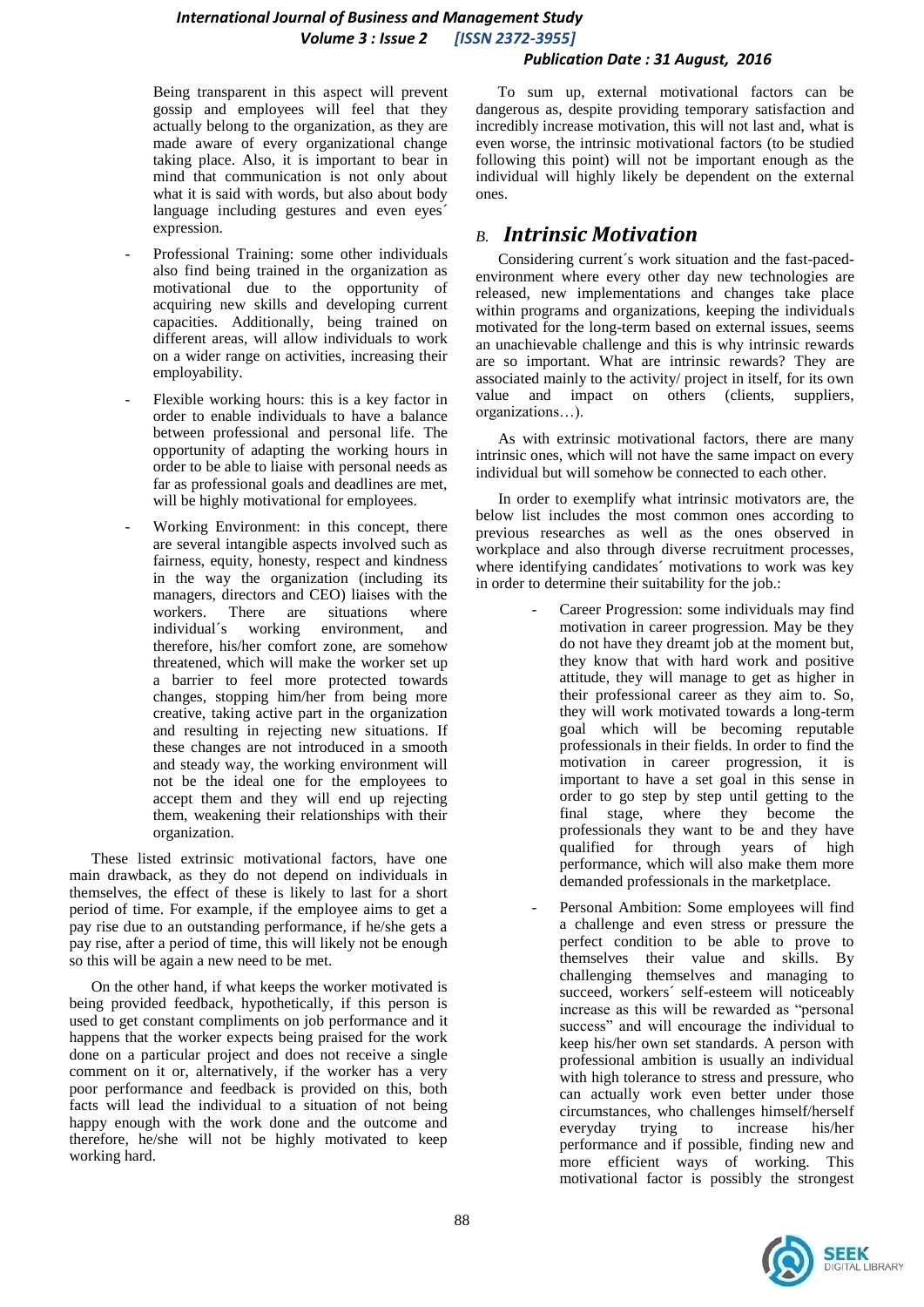#### *Publication Date : 31 August, 2016*

one within the intrinsic motivation as there is nothing more appealing to an individual, than succeeding in every challenge set and seeing the result and impact on others of his/her work.

- Integrity and Responsibility: every person (not only working professionals) should ask to themselves if they are who they want to be? If they are the best version of themselves? Which values they would like to see in others? What attitude towards business they would like their managers and colleagues to have? Once all these questions have been answered, it will be possible for those individuals willing to work hard, to increase their intrinsic motivation by setting up objectives to help them have those values and respect from others, which will enable them to be the best professional they can be according to their own parameters and ambitions.
- Enjoy: other intrinsic motivator is to love the work done. As Confucius said around 479 BC "Choose a job you love, and you will never have to work a day in your life." This can easily explain why people happily work every day, they actually love what they do, their responsibilities, their opportunities to keep developing themselves as professionals, going to work is no longer a pain but a pleasure.

In the sense of intrinsic or internal motivation, there are many other factors that might be appealing to different individuals but it has been observed that the most effective ones are the factors listed above.

These ones will last in time, do not expire once they have been met as they are based mainly in individual's eagerness to make a better professional of himself/herself and also willingness to learn more to be more qualified and be able to deal with several projects in order to have a more dynamic work which will also increase her/his motivation.

# **III. How to build up intrinsic motivation**

Ideally, all individuals should be able to enjoy the benefits of both external and internal motivators however, the external ones, depend on others and therefore, are not possible to control. This shortage of extrinsic motivation can be approached with working harder on the intrinsic motivation.

For example, if the employee needs to be given more power but neither the organization or the managers are acting consequently, this individual should take a proactive attitude towards this situation. How would this be achieved? Once an individual has been given more responsibilities and is able to manage them all successfully, can either ask for more workload or, work in improving current operating procedures.

If feedback is not provided by the company or supervisors, it will be advisable for the individual to set up its own realistic performance indicators in order to be able to identify what is working well and which areas need improvement. By creating its own individual tracker, setting goals to achieve either daily, monthly… the individual will feel highly motivated by the successes and also will find that the mistakes made, create new challenges to embrace and obstacles to overcome.

Alternatively, employees may opt for shaping their jobs to an extent that they can actually enjoy and challenge themselves, helped by those internal motivators that can make the individual be really motivated and willing to do its best at work. Redesigning jobs it is widely called "job crafting" and it relates to the way individual copes with both tasks and other employees of the organization. According to Wrzesniewski & Dutton (2001), "job crafting is the process of employees redefining and reimagining their job designs in personally meaningful ways". It consists in taking up every opportunity in order to add more value to their work, also, it allows the individual to gain more control over its job, even if it is just over small matters.

According to Hackman (1975), one job will be regarded as meaningful if it has several benefits for the individual grouped in three main dimensions: skills variety, tasks identity and tasks significance. This author also stated that "meaningfulness of jobs is one of the three critical psychological states of job satisfaction; experienced meaningfulness, experienced responsibility and knowledge of result".

Job crafting will be associated for example to situations such as those in which the company has operating procedures that have been used for years but, the individual manages to define a new approach to those procedures, making them more efficient and potentially challenging for the individual.

Being able to build up a strong intrinsic motivation, will be determinant in the success the individual will get as motivation increases efficiency.

Additionally, having strong intrinsic motivation, may improve the attention to detail, being focused not only in finishing the assigned work on the scheduled time, but also in every single detail, will increase personal satisfaction and therefore, will have a positive impact on self-esteem and auto-realization.

## **IV. Conclusions**

To sum up the main ideas of this article considering all the information studied and through the deep analysis of a series of recruitment processes, the way to differentiate between extrinsic and intrinsic motivation without using other author´s words and theories will be wondering: "What makes individuals stay at their current position?" and "What makes individuals strive for perfection in their workplace?".

What makes individuals stay at their current position? It is external motivation what will help retain employees within an organisation for a certain period of time as all their basic needs (deficiency needs according to Maslow) will be temporarily satisfied.

As Michael Lebouf established (1984) "what gets rewarded, gets done", therefore, if something needs to be processed, by means of providing external rewards, the employees will act accordingly to meet expectations and get those rewards. In the other side, if something does not need